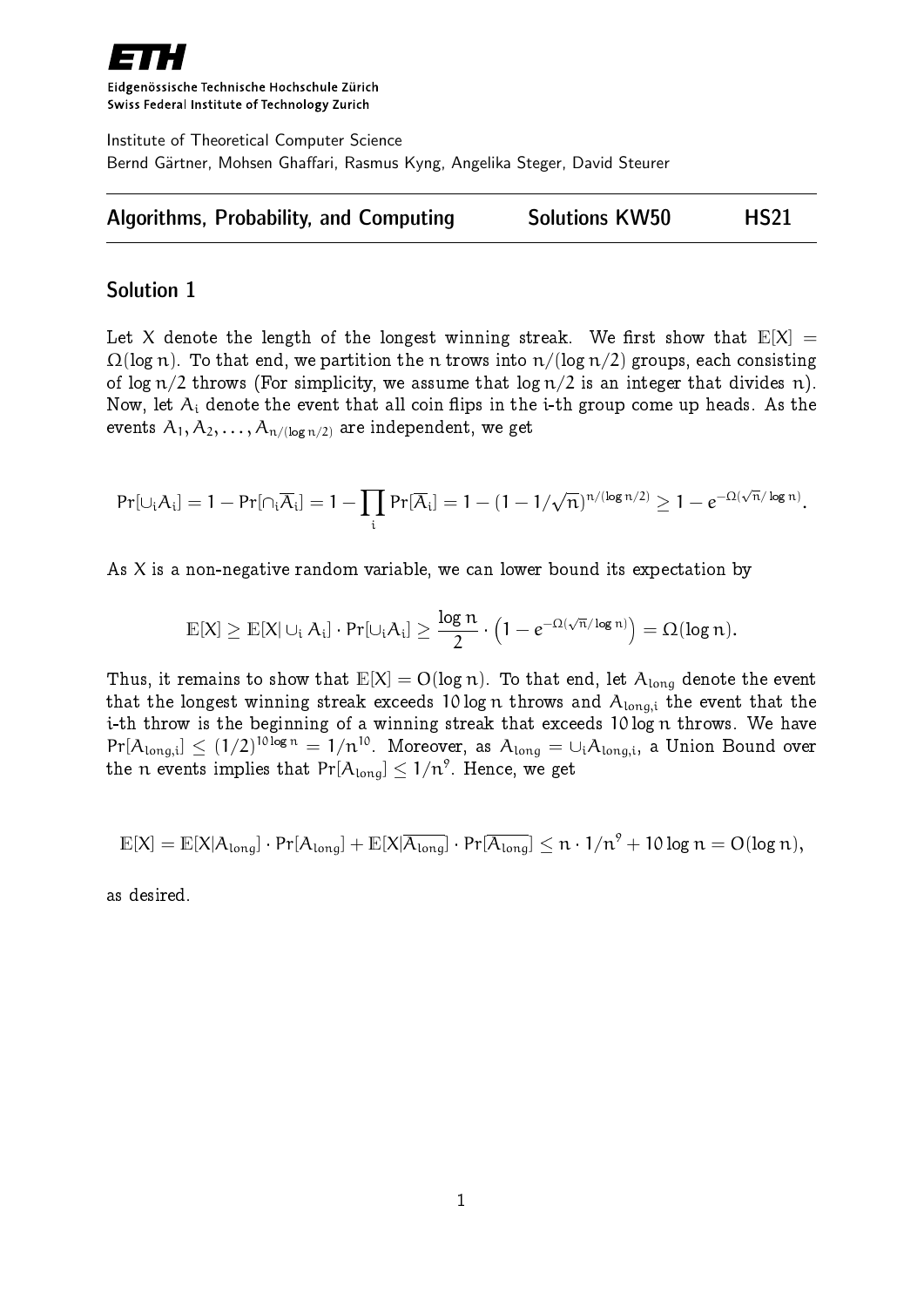## Solution 2

We provide a strategy which decreases the number of remaining items in each phase until we only have the item with the maximum value left. Let  $k_t$  for  $t > 1$  denote the number of remaining items at the end of the t-th phase. In the first phase, we do a simple step of comparing  $n/2$  consecutive pairs to reduce the number of remaining items to at most n/2; thus,  $k_1 = n/2$ . In the t-th phase for  $t > 2$  we partition the remaining  $k_{t-1}$  items into  ${\rm k_{t-1}}^2/n$  many groups of size  ${\rm n/k_{t-1}}.$  Then, we apply the algorithm from the lecture on each group separately. Note that we require  $(n/k_{\mathrm{t}-1})^2$  processors for each group, which implies that

$$
\frac{k_{t-1}^2}{n} \cdot \frac{n^2}{k_{t-1}^2} = n
$$

processors are needed. Furthermore, recall that each of these phases can be done in  $\mathcal{O}(1)$ time-steps. Therefore, by using only n processors in the t-th phase we drop the number of remaining items from  $k_{t-1}$  to  $k_t$  in  $\mathcal{O}(1)$  time-steps. We have  $k_t = \frac{k_{t-1}^2}{n}$  for  $t \geq 2$ , where  $k_1 = n/2$ . Now, we prove that  $k_t = \frac{n}{22^{t-1}}$  $\frac{n}{2^{2^{t-1}}}$  for t  $\geq 1$  by induction. The base case holds because  $k_1 = n/2 = n/2^{2^{\circ}}$ . As the induction hypothesis, assume that  $k_t = \frac{n}{2^{2^{t + 1}}}$  $2^{2t-1}$ for some  $t \geq 1$ . For the inductive step, we have

$$
k_{t+1} = \frac{k_t^2}{n} \stackrel{\text{I.H.}}{=} \frac{(\frac{n}{2^{2^{t-1}}})^2}{n} = \frac{n}{2^{2^t}}.
$$

Furthermore,  $\frac{n}{2^{2^{t-1}}} \leq 1$  for  $t \geq \log\log n + 1$ . Thus, after at most  $\log\log n + 1$  phases, we are left with only one item, namely the maximum one. Since each phase requires  $\mathcal{O}(1)$ time-steps, the run time of this algorithm is in  $\mathcal{O}(\log \log n)$ .

### Solution 3

Based on Brent's principle, if an algorithm does x total work and has depth t (i.e., critical path of length t), then using p processors, this algorithm can be run in  $x/p + t$ time. In this setting, we have  $x = \mathcal{O}(n)$  and  $t = \mathcal{O}(\log n)$ . Thus, to get an algorithm which runs in  $\mathcal{O}(\log n)$ , we need  $\Omega(n/\log n)$  processors.

In the Parallel Prefix Problem, as the input we are given an array  $A$  of length  $n$  and we  $\sum_i$ want to compute an array B of length n that contains all the prefix sums, i.e.,  $B[i] =$  $\mathcal{P}_{i'=1}$  A[i'] for all  $j \in \{1, \cdots, n\}$ . We provide an algorithm which solves this problem with  $n/\log n$  processors and runs in  $\mathcal{O}(\log n)$  time-steps. Assume that we have  $n/\log n$ processors  $p_1, \dots, p_{n/\log n}$ . We divide the array into  $n/\log n$  sub-arrays  $A_1, \dots, A_{n/\log n}$ of log  $\mathfrak n$  consecutive elements in the array. The processor  $\mathfrak p_i$  is supposed to be responsible for the sub-array  $\bm{\mathsf{A}}_{\text{i}}.$  First, each of the processors will compute the prefix sum for the last element in its sub-array (with respect to the sub-array) which is doable in  $\mathcal{O}(\log n)$  time-steps; that is, at the end of this phase B[ilog n] =  $\sum_{i'=(i-1)\log n+1}^{i \log n} A[i']$  for  $i \in \{1, \dots, n/\log n\}$ . Now, we consider only values of B[j] which correspond to the last element of the sub-arrays, i.e.,  $B[i\log n]$ . This reduces the size of the problem to  $n/\log n$ .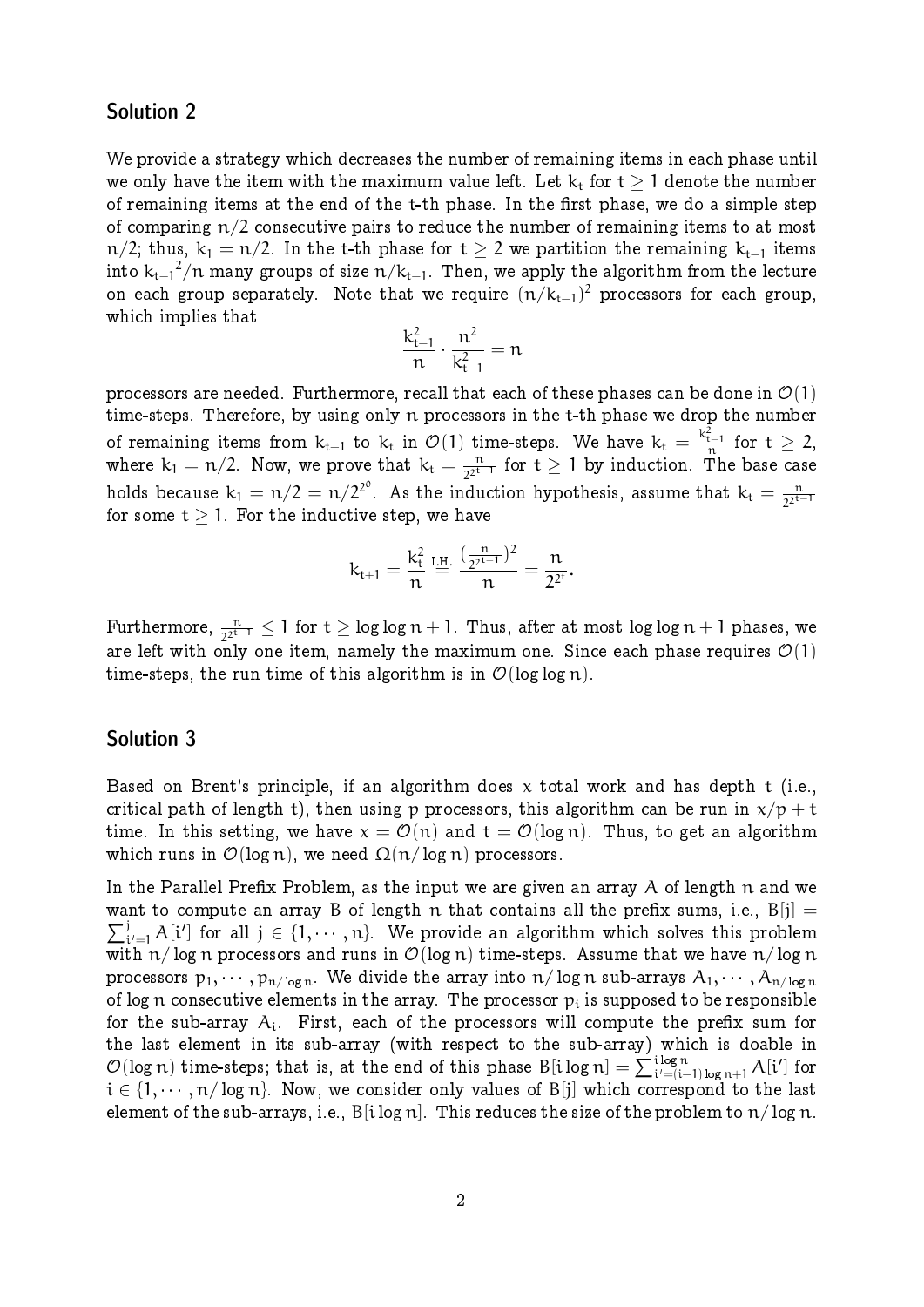We know how to solve the problem on these  $n/log n$  elements by applying the method from the lecture, in  $\mathcal{O}(\log n)$  time-steps. Note that this is doable since the number of processors and elements are equal. After this phase,  $\mathsf{B}[\mathfrak{i}\log n]$  for  $\mathfrak{i}\in \{1,\cdots,\frac{\mathfrak{n}}{\log n}\}$  $\frac{n}{\log n}$ has our desired prefix sum, meaning B[ilog n]  $= \, \sum_{i'=1}^{\,\,\mathrm{i} \log n} A[i'] .\,$  Now, each processor computes its related values in  $\mathcal{O}(\log n)$ . More precisely, processor  $p_i$  for  $i \geq 1$ , set  $B[(i-1)\log n + j'] = B[(i-1)\log n] + \sum_{i'=(i-1)\log n + j'}^{(i-1)\log n + j'} A[i']$  for  $j' \in \{1, \dots, \log n - 1\}$ , where we assume  $B[0] = 0$ . Note this can be done in  $\mathcal{O}(\log n)$  time-steps. Thus, we have an algorithm which needs  $n/logn$  processors and solves the Parallel Prefix Problem in  $\mathcal{O}(\log n)$  time-steps.

#### Solution 4

As our input we have a graph on the node set  $\{1, \dots, n\}$  whose edge set is given in the form of an  $n \times n$  binary adjacency matrix, where the entry at location  $(i, j)$  is 1 if the i-th and j-th nodes are adjacent, and 0 otherwise. We want to devise a parallel algorithm with  $\mathcal{O}(\log n)$  depth and  $\mathcal{O}(n^2)$  work that transforms this adjacency matrix to linked lists. In the linked lists, for each node  $v \in V$ , the nodes adjacent to v are given in a linked list  $L[v] = \langle u_0, u_1, \dots, u_{d(v)-1} \rangle$ , where  $d(v)$  is the degree of the node v.

Since we can handle each row independently, it suffices to show that for a row we can construct the adjacency list for the corresponding node in  $\mathcal{O}(\log n)$  depth and  $\mathcal{O}(n)$  work. If we have two linked lists L and L' and their starting and ending, we can concatenate L and L' in  $\rm{c\ time\ steps}$  for some constant  $\rm{c} > 0.$  Simply, set the successor of the last element of  ${\mathsf L}$  to be the first element of  ${\mathsf L}'$ . Now, we have a linked list  ${\mathsf L}''$ , where the starting is the same as the starting of L and the ending is identical to the ending of  $\mathsf{L}'$ . To each entry  $a_{ij}$  in row  $a_i$  for  $1 \leq j \leq n$ , we initially assign a linked list of one element which has the value j if  $a_{ij} = 1$  and an empty linked list if  $a_{ij} = 0$ . Now, we divide these linked lists into  $n/2$  consecutive disjoint pairs and concatenate each pair. In the next round, we divide the  $n/2$  newly created linked lists into  $n/4$  consecutive disjoint pairs and concatenate each pair. After log n steps we will be left with a linked list L[i] which includes all nodes adjacent to node i. Thus, the depth is  $\mathcal{O}(\log n)$ . In the t-th time-step, the work done is  $c \cdot \frac{n}{2^n}$  $\frac{n}{2^t}$  since we have to concatenate  $n/2^t$  pairs and for each we need  $c$ time-steps. Therefore, the overall work for a row is

$$
\sum_{t=1}^{\log n} c \frac{n}{2^t} = \mathcal{O}(n).
$$

#### Solution 5

Consider a Depth First Search traversal of the nodes (according to the adjacency lists, which is the same as how the Eulerian path is defined in the lecture notes). Our objective is to compute a post-oder numbering post :  $V \rightarrow \{0, \ldots, n-1\}$  of the nodes. That is, in this numbering, for each node  $\nu$ , first a post-order numbering of the subtree rooted